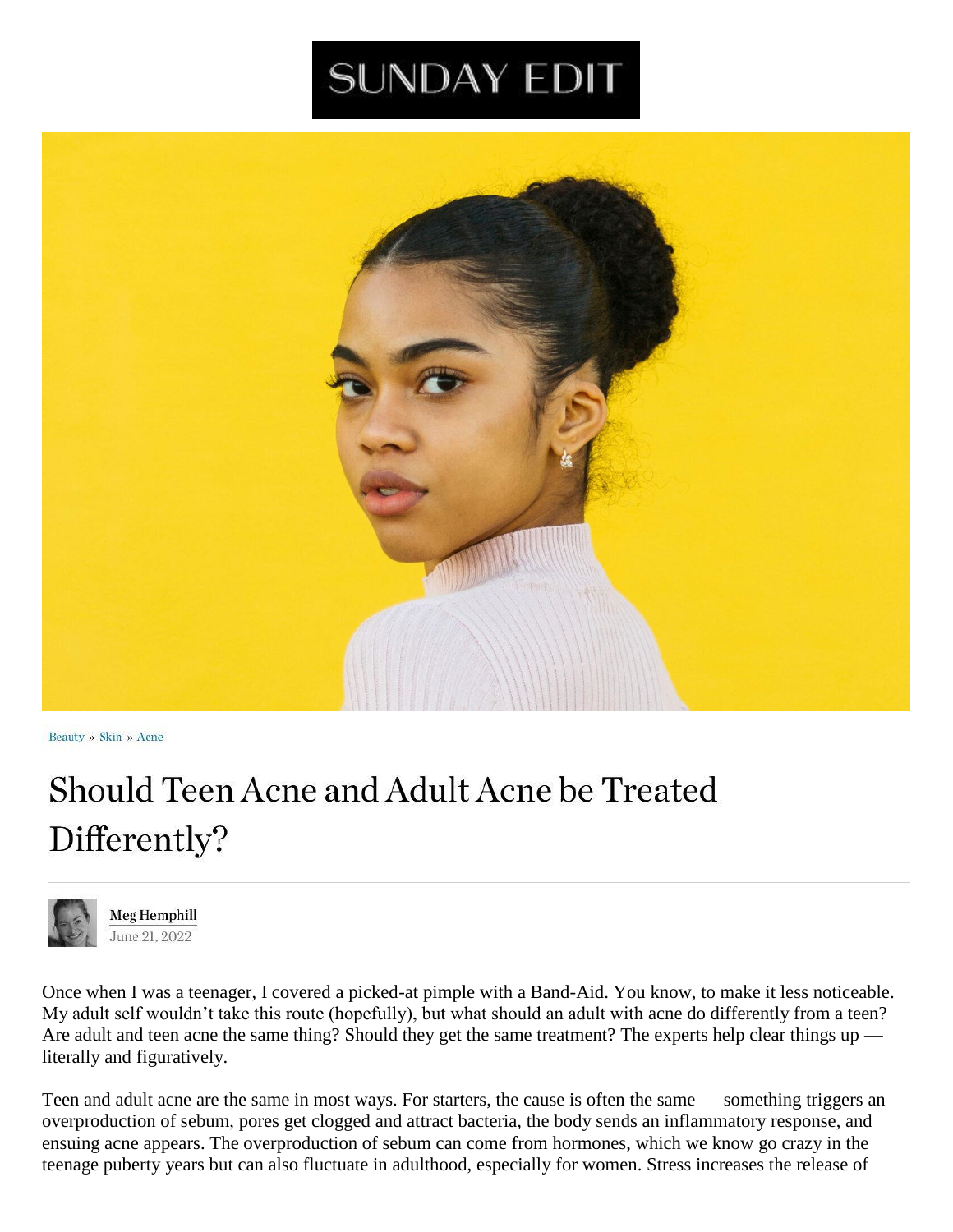stress hormones and leads to dry skin and excessive oil production and secretion. Medications, diet, and genetics can all play a role in acne for teens and adults. And both adult and teen acne can be made worse by makeup that clogs pores and poor hygiene, i.e., not washing your face properly.



However, there are some ways in which teen and adult acne differ. "Teenage acne usually presents with blackheads, whiteheads, papules (red bumps), and cysts," explains **Dr. Goldenberg of Goldenberg Dermatology**. "Adult patients usually have mostly papules and cysts, with many lesions under the skin surface." Placement is also different, he says: Adult acne is usually in a U-shape, involving the jawline and area around the mouth; teenage acne tends to appear on the T-zone — forehead, nose, and cheeks.

Regarding treatments, some dermatologists look at topical treatment options for teens, "Usually a combination of retinoids, topical and oral antibiotics, and Accutane in serious cases," says Dr. Goldenberg. For adult patients, he's seen success with in-office treatments, including light therapies, laser treatments, peels, and microneedling.

For Dr. Greenberg, naturopathic doctor and founder of the Center for Integrative Dermatology, treatment doesn't change based on age: "Acne is acne; it makes no difference what age the patient is." Her two-prong treatment plan starts by finding the root cause of a patient's acne. By running tests on a patient's gut, she can assess the microbiome's health. Usually, she sees an overgrowth of H.Pylori, candida, and protozoa, all of which can contribute to acne. So her first step is to kill off these gut invaders and restore the health of the gut microbiome. She often sees acne in patients who consume a diet high in dairy, sugar, wheat, and meat, which research has also shown a connection between. By fixing the diet, she sees a vast improvement in acne.